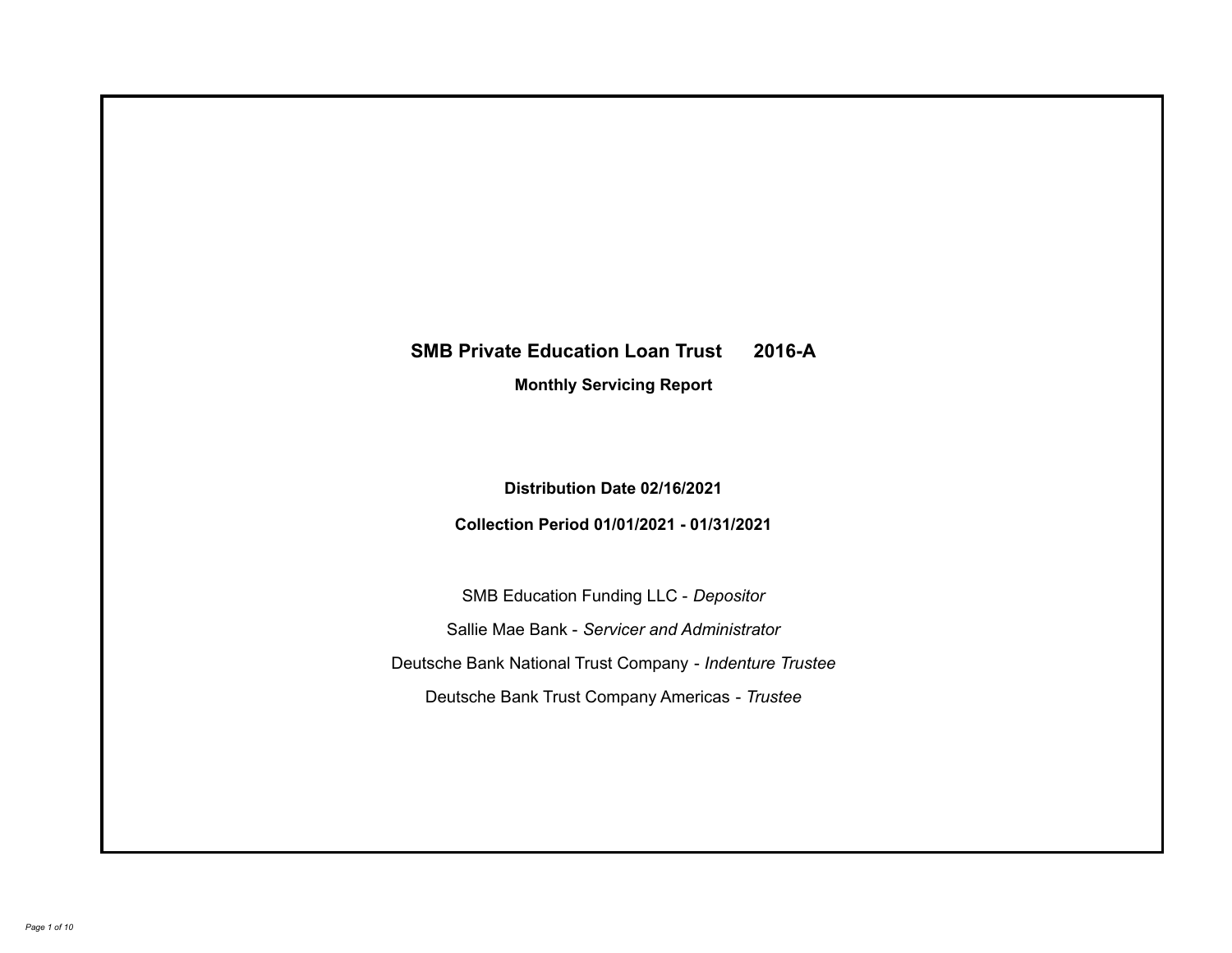A

| А           | <b>Student Loan Portfolio Characteristics</b>      |                                                 | Settlement Date<br>05/26/2016 | 12/31/2020       | 01/31/2021       |
|-------------|----------------------------------------------------|-------------------------------------------------|-------------------------------|------------------|------------------|
|             | <b>Principal Balance</b>                           |                                                 | \$585,861,635.84              | \$288,809,430.65 | \$284,034,303.84 |
|             | Interest to be Capitalized Balance                 |                                                 | 32,367,510.93                 | 10,562,755.77    | 10,314,107.50    |
|             | Pool Balance                                       |                                                 | \$618,229,146.77              | \$299,372,186.42 | \$294,348,411.34 |
|             |                                                    |                                                 | 8.16%                         | 7.74%            | 7.75%            |
|             | Weighted Average Coupon (WAC)                      |                                                 | 134.18                        | 126.68           | 126.59           |
|             | Weighted Average Remaining Term<br>Number of Loans |                                                 | 53,959                        | 26,795           | 26,308           |
|             | Number of Borrowers                                |                                                 | 52,283                        | 25,849           | 25,382           |
|             | Pool Factor                                        |                                                 |                               | 0.484241463      | 0.476115390      |
|             |                                                    | Since Issued Total Constant Prepayment Rate (1) |                               | 9.55%            | 9.52%            |
| B           | <b>Debt Securities</b>                             | <b>Cusip/Isin</b>                               | 01/15/2021                    |                  | 02/16/2021       |
|             | A <sub>2</sub> A                                   | 78449FAB7                                       | \$98,818,737.63               |                  | \$96,640,816.96  |
|             | A <sub>2</sub> B                                   | 78449FAC5                                       | \$60,741,792.86               |                  | \$59,403,070.98  |
|             | В                                                  | 78449FAD3                                       | \$50,000,000.00               |                  | \$50,000,000.00  |
|             |                                                    |                                                 |                               |                  |                  |
| $\mathsf C$ | <b>Certificates</b>                                | <b>Cusip/Isin</b>                               | 01/15/2021                    |                  | 02/16/2021       |
|             | Residual                                           | 78449F101                                       | \$100,000.00                  |                  | \$100,000.00     |
|             |                                                    |                                                 |                               |                  |                  |
| D           | <b>Account Balances</b>                            |                                                 | 01/15/2021                    |                  | 02/16/2021       |
|             | Reserve Account Balance                            |                                                 | \$1,557,854.00                |                  | \$1,557,854.00   |

| E | <b>Asset / Liability</b>               | 01/15/2021      | 02/16/2021      |
|---|----------------------------------------|-----------------|-----------------|
|   | Overcollateralization Percentage       | 30.00%          | 30.00%          |
|   | Specified Overcollateralization Amount | \$89,811,655.93 | \$88,304,523.40 |
|   | Actual Overcollateralization Amount    | \$89,811,655.93 | \$88,304,523.40 |

(1) For additional information, see 'Since Issued CPR Methodology' found on page 11 of this report.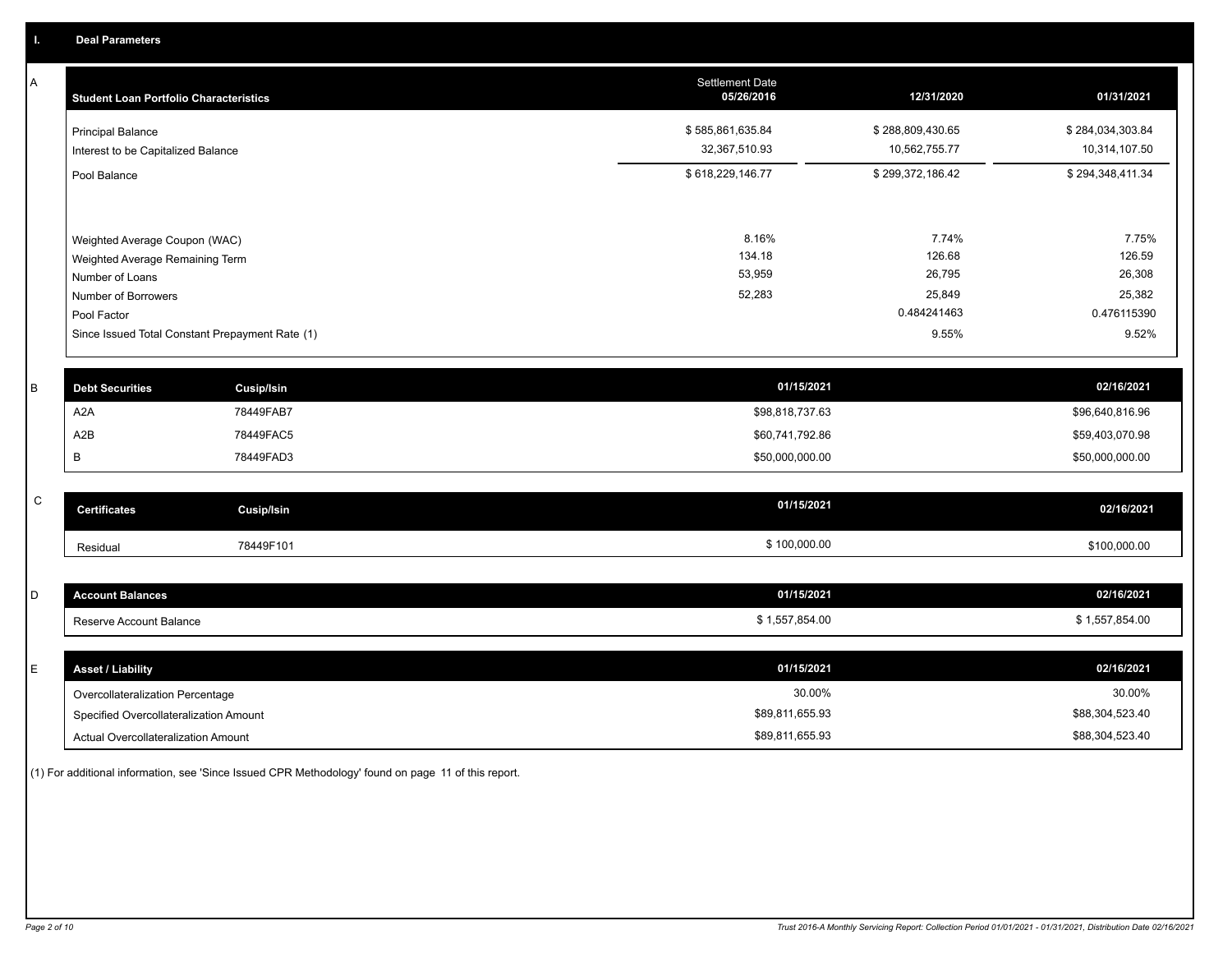| Α | <b>Student Loan Principal Receipts</b>                           |                |  |
|---|------------------------------------------------------------------|----------------|--|
|   | <b>Borrower Principal</b>                                        | 5,028,558.72   |  |
|   | <b>Consolidation Activity Principal</b>                          | 0.00           |  |
|   | Seller Principal Reimbursement                                   | 0.00           |  |
|   | Servicer Principal Reimbursement                                 | 0.00           |  |
|   | Delinquent Principal Purchases by Servicer                       | 0.00           |  |
|   | <b>Other Principal Deposits</b>                                  | 46,338.00      |  |
|   | <b>Total Principal Receipts</b>                                  | \$5,074,896.72 |  |
| B | <b>Student Loan Interest Receipts</b>                            |                |  |
|   | <b>Borrower Interest</b>                                         | 1,449,666.76   |  |
|   | <b>Consolidation Activity Interest</b>                           | 0.00           |  |
|   | Seller Interest Reimbursement                                    | 0.00           |  |
|   | Servicer Interest Reimbursement                                  | 0.00           |  |
|   | Delinquent Interest Purchases by Servicer                        | 0.00           |  |
|   | Other Interest Deposits                                          | 305.32         |  |
|   | <b>Total Interest Receipts</b>                                   | \$1,449,972.08 |  |
| C | <b>Recoveries on Realized Losses</b>                             | \$73,706.06    |  |
| D | <b>Investment Income</b>                                         | \$195.37       |  |
| Е | <b>Funds Borrowed from Next Collection Period</b>                | \$0.00         |  |
| F | <b>Funds Repaid from Prior Collection Period</b>                 | \$0.00         |  |
| G | Loan Sale or Purchase Proceeds                                   | \$0.00         |  |
| H | <b>Initial Deposits to Distribution Account</b>                  | \$0.00         |  |
|   | <b>Excess Transferred from Other Accounts</b>                    | \$0.00         |  |
| J | <b>Borrower Benefit Reimbursements</b>                           | \$0.00         |  |
| ĸ | <b>Other Deposits</b>                                            | \$0.00         |  |
| L | <b>Other Fees Collected</b>                                      | \$0.00         |  |
| м | <b>AVAILABLE FUNDS</b>                                           | \$6,598,770.23 |  |
| N | Non-Cash Principal Activity During Collection Period             | \$299,769.91   |  |
| O | Aggregate Purchased Amounts by the Depositor, Servicer or Seller | \$46,643.32    |  |
| P | Aggregate Loan Substitutions                                     | \$0.00         |  |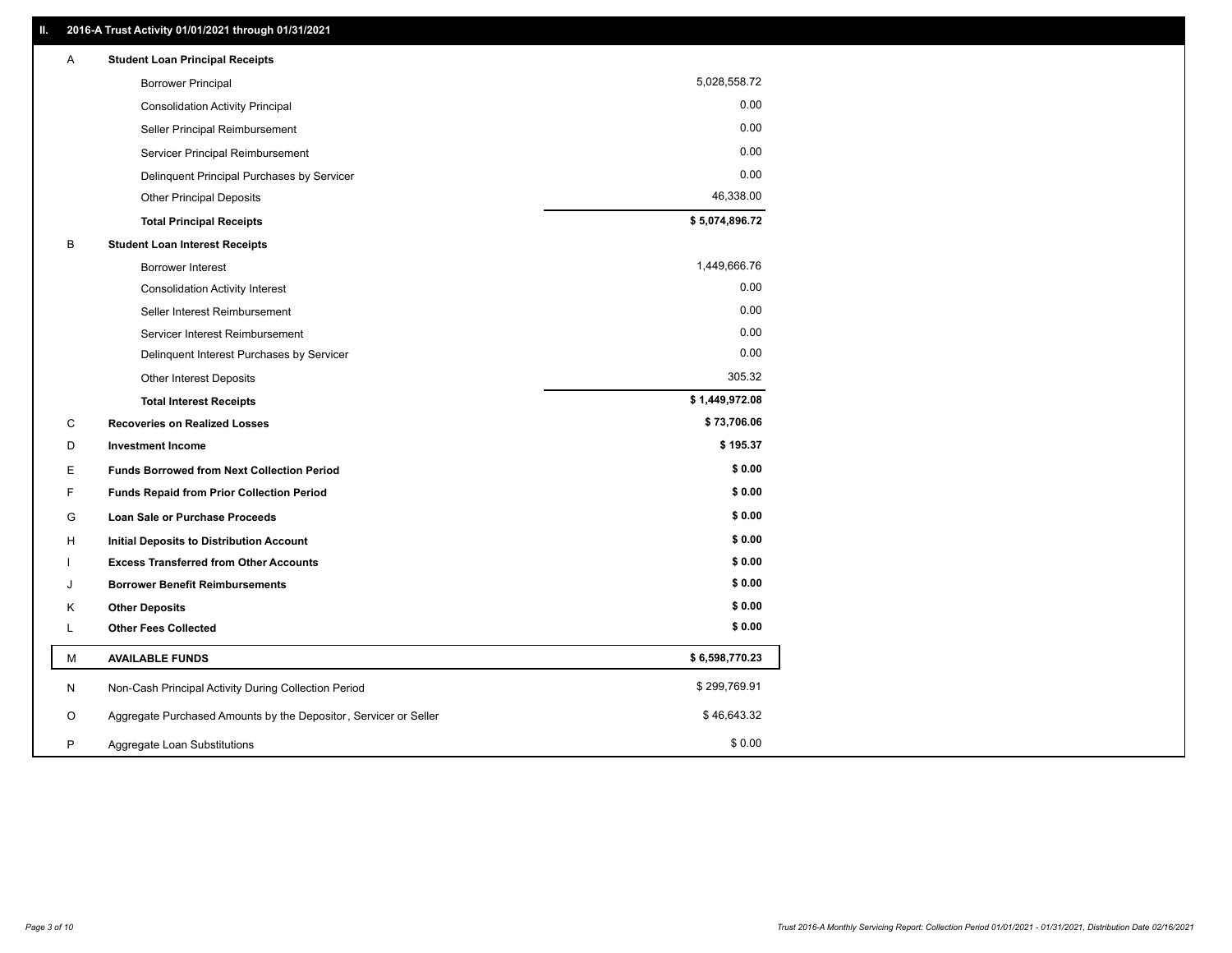|                   |                       |                          | <b>Loans by Repayment Status</b> |                                                           |                |                            |                          |         |                                                           |                |                            |
|-------------------|-----------------------|--------------------------|----------------------------------|-----------------------------------------------------------|----------------|----------------------------|--------------------------|---------|-----------------------------------------------------------|----------------|----------------------------|
|                   |                       |                          | 01/31/2021                       |                                                           |                | 12/31/2020                 |                          |         |                                                           |                |                            |
|                   |                       | <b>Wtd Avg</b><br>Coupon | # Loans                          | Principal and<br><b>Interest Accrued</b><br>to Capitalize | % of Principal | % of Loans in<br>Repay (1) | <b>Wtd Avg</b><br>Coupon | # Loans | Principal and<br><b>Interest Accrued</b><br>to Capitalize | % of Principal | % of Loans in<br>Repay (1) |
| INTERIM:          | IN SCHOOL             | 8.88%                    | 646                              | \$11,134,791.08                                           | 3.783%         | $-$ %                      | 8.88%                    | 706     | \$11,926,131.15                                           | 3.984%         | $-$ %                      |
|                   | GRACE                 | 8.93%                    | 171                              | \$2,909,822.59                                            | 0.989%         | $-$ %                      | 8.90%                    | 150     | \$2,898,259.97                                            | 0.968%         | $-$ %                      |
|                   | <b>DEFERMENT</b>      | 8.64%                    | 1,723                            | \$23,537,884.49                                           | 7.997%         | $-$ %                      | 8.60%                    | 1,762   | \$23,995,040.10                                           | 8.015%         | $-$ %                      |
| <b>REPAYMENT:</b> | <b>CURRENT</b>        | 7.57%                    | 22,338                           | \$236,630,108.29                                          | 80.391%        | 92.158%                    | 7.57%                    | 22,612  | \$238,414,439.65                                          | 79.638%        | 91.503%                    |
|                   | 31-60 DAYS DELINQUENT | 7.84%                    | 317                              | \$4,349,928.60                                            | 1.478%         | 1.694%                     | 7.72%                    | 388     | \$5,192,505.59                                            | 1.734%         | 1.993%                     |
|                   | 61-90 DAYS DELINQUENT | 7.67%                    | 197                              | \$2,904,593.15                                            | 0.987%         | 1.131%                     | 7.62%                    | 194     | \$3,073,245.21                                            | 1.027%         | 1.180%                     |
|                   | > 90 DAYS DELINQUENT  | 8.65%                    | 120                              | \$1,860,179.66                                            | 0.632%         | 0.724%                     | 8.38%                    | 133     | \$1,998,395.57                                            | 0.668%         | 0.767%                     |
|                   | <b>FORBEARANCE</b>    | 8.09%                    | 796                              | \$11,021,103.48                                           | 3.744%         | 4.292%                     | 7.98%                    | 850     | \$11,874,169.18                                           | 3.966%         | 4.557%                     |
| <b>TOTAL</b>      |                       |                          | 26,308                           | \$294,348,411.34                                          | 100.00%        | 100.00%                    |                          | 26,795  | \$299,372,186.42                                          | 100.00%        | 100.00%                    |

Percentages may not total 100% due to rounding \*

1 Loans classified in "Repayment" include any loan for which interim interest only, \$25 fixed payments or full principal and interest payments are due.

|                |                                                                                                                              |                          | <b>Loans by Borrower Status</b> |                                                                  |                |                                |                          |         |                                                           |                |                                |
|----------------|------------------------------------------------------------------------------------------------------------------------------|--------------------------|---------------------------------|------------------------------------------------------------------|----------------|--------------------------------|--------------------------|---------|-----------------------------------------------------------|----------------|--------------------------------|
|                |                                                                                                                              |                          |                                 | 01/31/2021                                                       |                |                                | 12/31/2020               |         |                                                           |                |                                |
|                |                                                                                                                              | <b>Wtd Avg</b><br>Coupon | # Loans                         | <b>Principal and</b><br><b>Interest Accrued</b><br>to Capitalize | % of Principal | % of Loans in<br>P&I Repay (2) | <b>Wtd Avg</b><br>Coupon | # Loans | Principal and<br><b>Interest Accrued</b><br>to Capitalize | % of Principal | % of Loans in<br>P&I Repay (2) |
| INTERIM:       | IN SCHOOL                                                                                                                    | 8.57%                    | 1,235                           | \$20,004,072.26                                                  | 6.796%         | $-$ %                          | 8.54%                    | 1,352   | \$21,711,365.95                                           | 7.252%         | $-$ %                          |
|                | <b>GRACE</b>                                                                                                                 | 8.40%                    | 337                             | \$5,349,725.09                                                   | 1.817%         | $-$ %                          | 8.49%                    | 283     | \$4,733,849.43                                            | 1.581%         | $-$ %                          |
|                | <b>DEFERMENT</b>                                                                                                             | 8.22%                    | 3,291                           | \$43,946,371.33                                                  | 14.930%        | $-$ %                          | 8.19%                    | 3,400   | \$45,097,261.16                                           | 15.064%        | $-$ %                          |
| P&I REPAYMENT: | <b>CURRENT</b>                                                                                                               | 7.53%                    | 20,043                          | \$205,274,990.62                                                 | 69.739%        | 91.214%                        | 7.53%                    | 20,236  | \$206,147,552.29                                          | 68.860%        | 90.483%                        |
|                | 31-60 DAYS DELINQUENT                                                                                                        | 7.81%                    | 300                             | \$4,122,475.00                                                   | 1.401%         | 1.832%                         | 7.71%                    | 357     | \$4,868,378.35                                            | 1.626%         | 2.137%                         |
|                | 61-90 DAYS DELINQUENT                                                                                                        | 7.66%                    | 187                             | \$2,777,321.41                                                   | 0.944%         | 1.234%                         | 7.58%                    | 185     | \$2,961,124.17                                            | 0.989%         | 1.300%                         |
|                | > 90 DAYS DELINQUENT                                                                                                         | 8.65%                    | 119                             | \$1,852,352.15                                                   | 0.629%         | 0.823%                         | 8.39%                    | 132     | \$1,978,485.89                                            | 0.661%         | 0.868%                         |
|                | FORBEARANCE                                                                                                                  | 8.09%                    | 796                             | \$11,021,103.48                                                  | 3.744%         | 4.897%                         | 7.98%                    | 850     | \$11,874,169.18                                           | 3.966%         | 5.212%                         |
| <b>TOTAL</b>   | Percentages may not total 100% due to rounding                                                                               |                          | 26,308                          | \$294,348,411.34                                                 | 100.00%        | 100.00%                        |                          | 26,795  | \$299,372,186.42                                          | 100.00%        | 100.00%                        |
|                | 2 Loans classified in "P&I Repayment" includes only those loans for which scheduled principal and interest payments are due. |                          |                                 |                                                                  |                |                                |                          |         |                                                           |                |                                |

To conform with company standard reporting these sections now include Princial and Interest Accrued to Capitalize .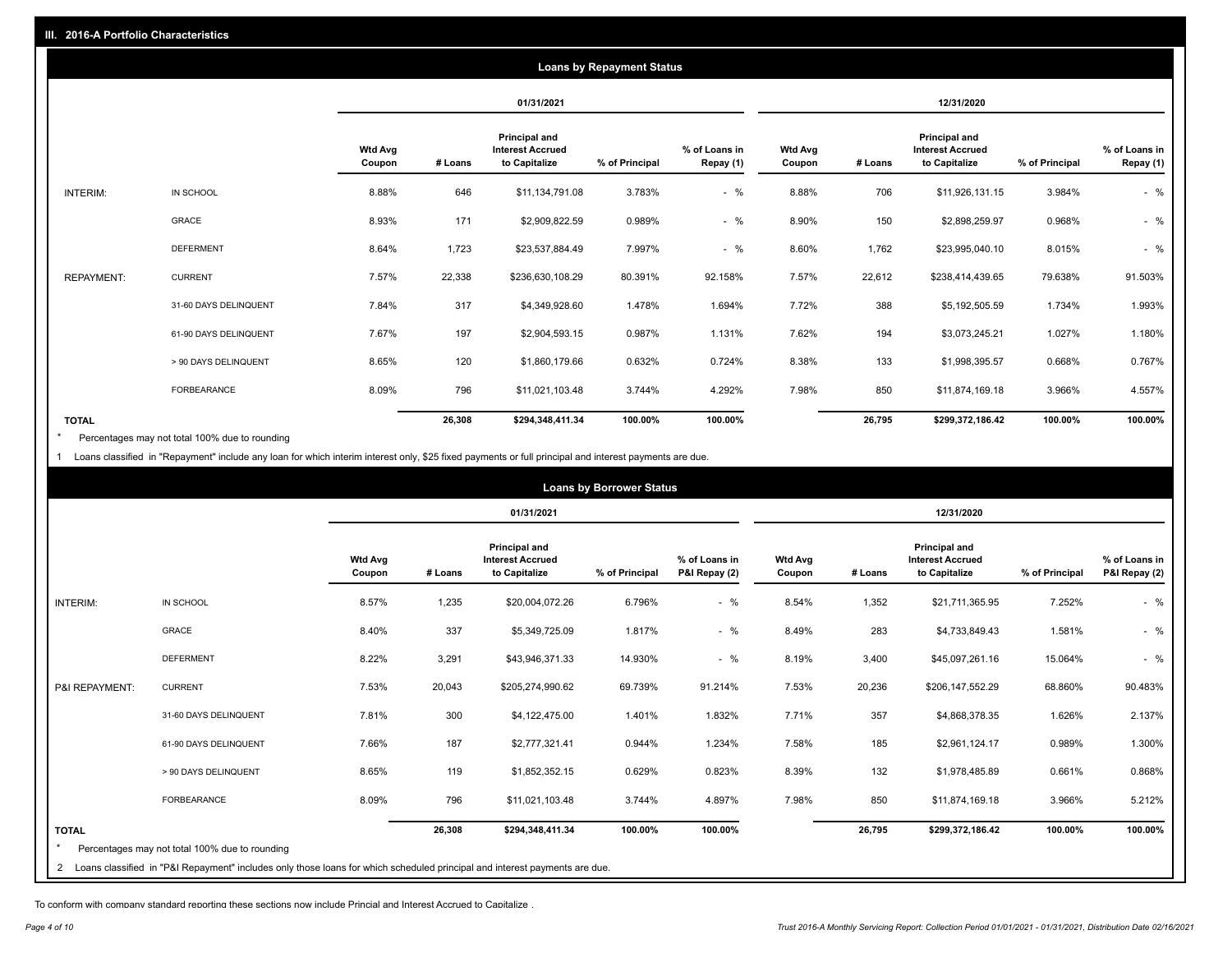|                                                                                        | 1/31/2021        | 12/31/2020       |
|----------------------------------------------------------------------------------------|------------------|------------------|
| Pool Balance                                                                           | \$294,348,411.34 | \$299,372,186.42 |
| Total # Loans                                                                          | 26,308           | 26,795           |
| Total # Borrowers                                                                      | 25,382           | 25,849           |
| Weighted Average Coupon                                                                | 7.75%            | 7.74%            |
| Weighted Average Remaining Term                                                        | 126.59           | 126.68           |
| Percent of Pool - Cosigned                                                             | 93.2%            | 93.2%            |
| Percent of Pool - Non Cosigned                                                         | 6.8%             | 6.8%             |
| Borrower Interest Accrued for Period                                                   | \$1,876,729.43   | \$1,895,412.68   |
| Outstanding Borrower Interest Accrued                                                  | \$13,169,362.28  | \$13,427,261.72  |
| Gross Principal Realized Loss - Periodic *                                             | \$354,739.19     | \$414,705.25     |
| Gross Principal Realized Loss - Cumulative *                                           | \$24,135,870.54  | \$23,781,131.35  |
| Recoveries on Realized Losses - Periodic                                               | \$73,706.06      | \$53,045.07      |
| Recoveries on Realized Losses - Cumulative                                             | \$3,580,832.63   | \$3,507,126.57   |
| Net Losses - Periodic                                                                  | \$281,033.13     | \$361,660.18     |
| Net Losses - Cumulative                                                                | \$20,555,037.91  | \$20,274,004.78  |
| Non-Cash Principal Activity - Capitalized Interest                                     | \$657,019.75     | \$1,267,961.56   |
| Since Issued Total Constant Prepayment Rate (CPR) (1)                                  | 9.52%            | 9.55%            |
| <b>Loan Substitutions</b>                                                              | \$0.00           | \$0.00           |
| <b>Cumulative Loan Substitutions</b>                                                   | \$0.00           | \$0.00           |
| <b>Unpaid Servicing Fees</b>                                                           | \$0.00           | \$0.00           |
| <b>Unpaid Administration Fees</b>                                                      | \$0.00           | \$0.00           |
| <b>Unpaid Carryover Servicing Fees</b>                                                 | \$0.00           | \$0.00           |
| Note Interest Shortfall                                                                | \$0.00           | \$0.00           |
| Loans in Modification                                                                  | \$26,233,667.70  | \$26,761,886.01  |
| % of Loans in Modification as a % of Loans in Repayment (P&I)                          | 12.26%           | 12.39%           |
| % Annualized Gross Principal Realized Loss - Periodic as a %                           |                  |                  |
| of Loans in Repayment (P&I) * 12                                                       | 1.99%            | 2.30%            |
| % Gross Principal Realized Loss - Cumulative as a % of<br><b>Original Pool Balance</b> | 3.90%            | 3.85%            |

\* In accordance with the Servicer's current policies and procedures, after September 1, 2017 loans subject to bankruptcy claims generally will not be reported as a charged- off unless and until they are delinquent for 120

(1) For additional information, see 'Since Issued CPR Methodology' found on page 11 of this report.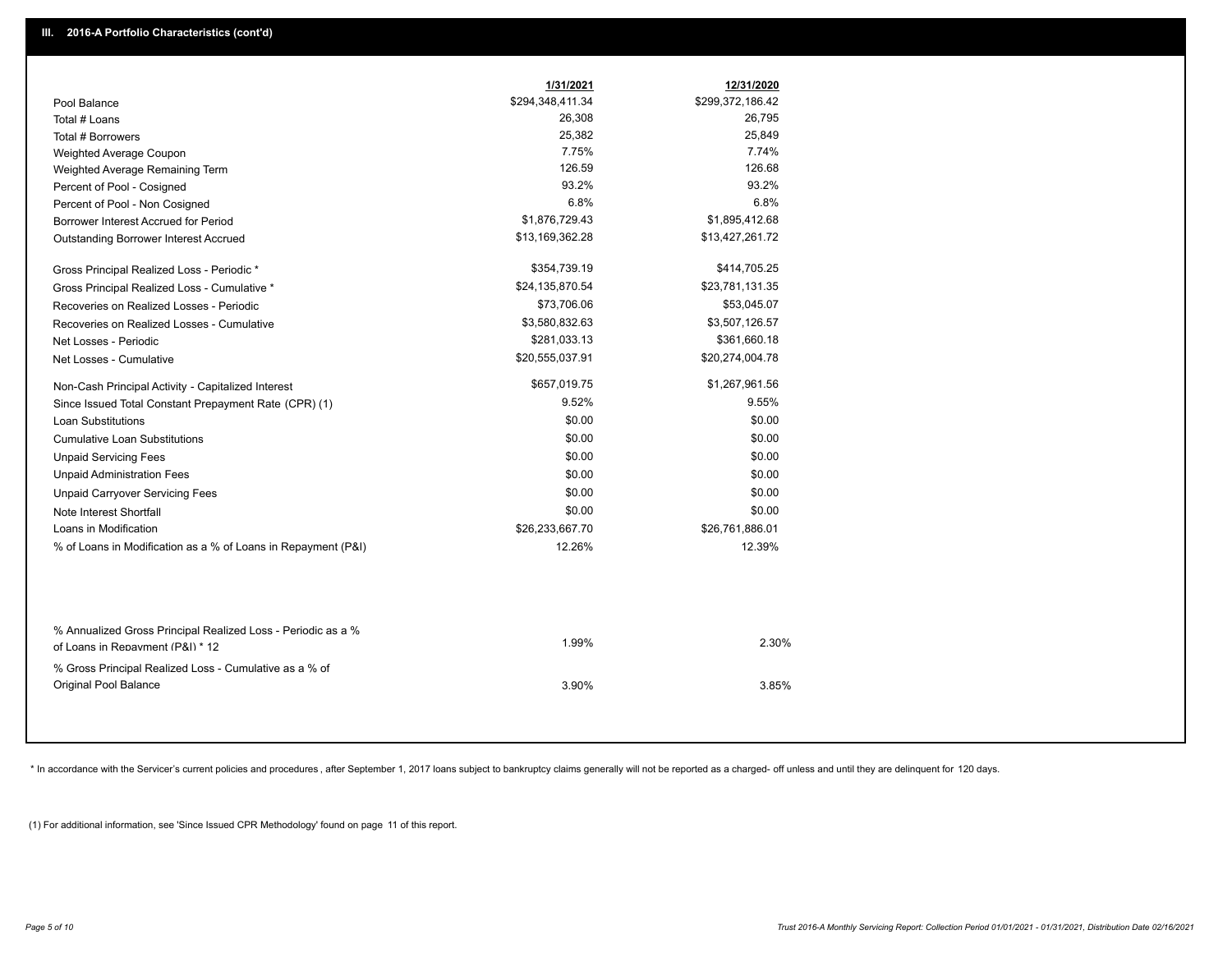#### **Loan Program**  A

|                                    | Weighted<br>Average | # LOANS | <b>\$ AMOUNT</b> | $%$ *    |
|------------------------------------|---------------------|---------|------------------|----------|
| - Smart Option Interest-Only Loans | 6.76%               | 5,462   | \$41,453,179.95  | 14.083%  |
| - Smart Option Fixed Pay Loans     | 7.77%               | 7.095   | \$94,988,903.83  | 32.271%  |
| - Smart Option Deferred Loans      | 8.00%               | 13,751  | \$157,906,327.56 | 53.646%  |
| - Other Loan Programs              | $0.00\%$            | 0       | \$0.00           | 0.000%   |
| <b>Total</b>                       | 7.75%               | 26,308  | \$294,348,411.34 | 100.000% |

\* Percentages may not total 100% due to rounding

B

C

**Index Type**

|                       | Weighted<br>Average | # LOANS | <b>S AMOUNT</b>  | $%$ *     |
|-----------------------|---------------------|---------|------------------|-----------|
| - Fixed Rate Loans    | 7.73%               | 5,674   | \$73,870,128.01  | 25.096%   |
| - LIBOR Indexed Loans | 7.76%               | 20,634  | \$220,478,283.33 | 74.904%   |
| - Other Index Rates   | $0.00\%$            | 0       | \$0.00           | $0.000\%$ |
| Total                 | 7.75%               | 26,308  | \$294,348,411.34 | 100.000%  |

\* Percentages may not total 100% due to rounding

# **Weighted Average Recent FICO**

| (2)<br>Wtd Avg Recent FICO Band | # LOANS     | <b>\$ AMOUNT</b> | $%$ *     |
|---------------------------------|-------------|------------------|-----------|
| $0 - 639$                       | 1,939       | \$23,489,204.94  | 7.980%    |
| 640 - 669                       | 1,790       | \$20,475,710.38  | 6.956%    |
| 670 - 699                       | 2,750       | \$30,098,882.85  | 10.226%   |
| 700 - 739                       | 5,386       | \$62,593,084.25  | 21.265%   |
| $740 +$                         | 14,443      | \$157,691,528.92 | 53.573%   |
| $N/A^{(1)}$                     | $\mathbf 0$ | \$0.00           | $0.000\%$ |
| <b>Total</b>                    | 26,308      | \$294,348,411.34 | 100.000%  |

To conform with company standard reporting these sections now include Princial and Interest Accrued to Capitalize .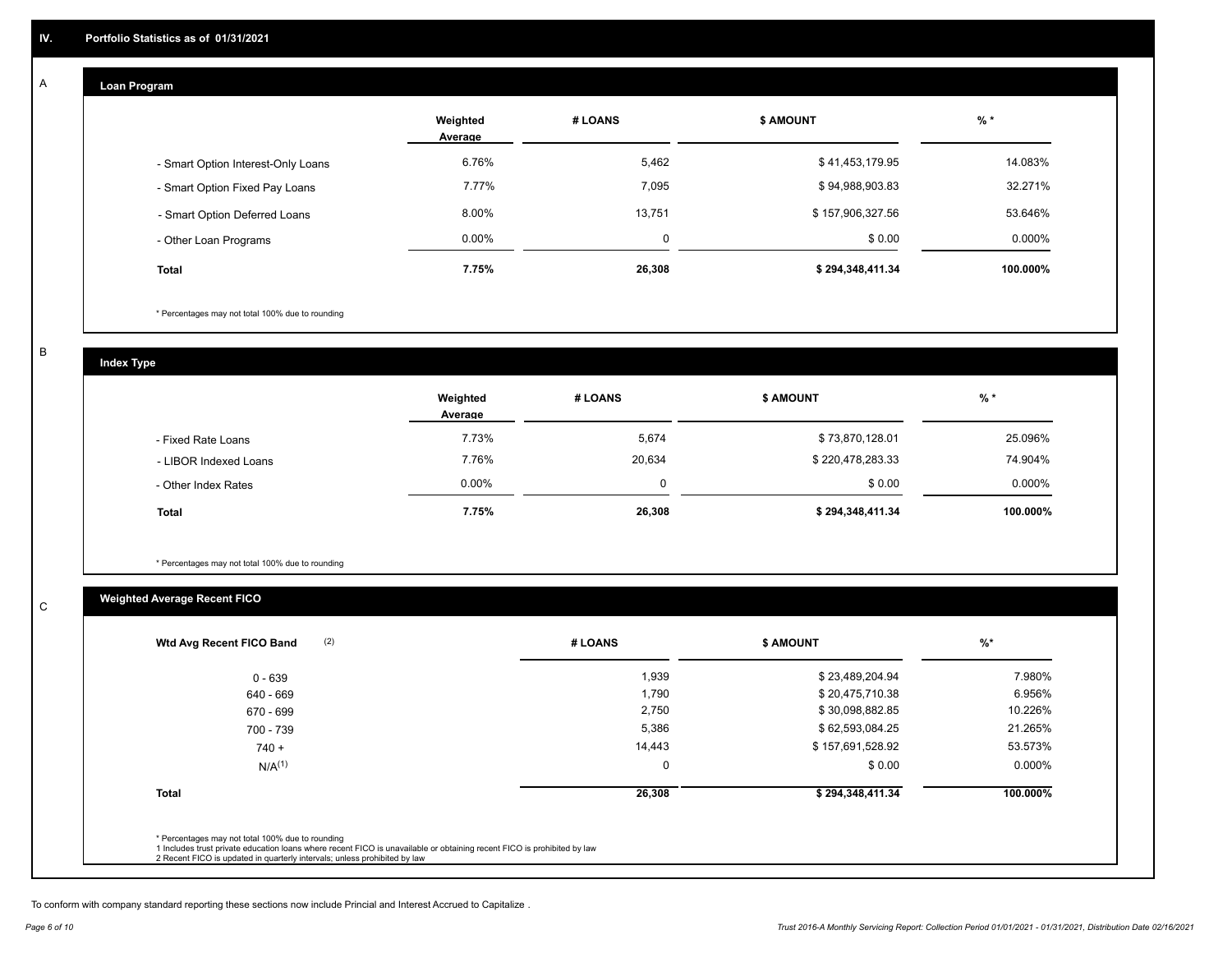| V. | 2016-A Reserve Account, Principal Distribution, and R-2 Certificate Calculations        |                  |  |
|----|-----------------------------------------------------------------------------------------|------------------|--|
| А. | <b>Reserve Account</b>                                                                  |                  |  |
|    | Specified Reserve Account Balance                                                       | \$1,557,854.00   |  |
|    | Actual Reserve Account Balance                                                          | \$1,557,854.00   |  |
| В. | <b>Principal Distribution Amount</b>                                                    |                  |  |
|    | i.<br>Class A Notes Outstanding                                                         | \$159,560,530.49 |  |
|    | Pool Balance<br>ii.                                                                     | \$294,348,411.34 |  |
|    | iii.<br>First Priority Principal Distribution Amount (i - ii)                           | \$0.00           |  |
|    | Class A and B Notes Outstanding<br>iv.                                                  | \$209,560,530.49 |  |
|    | First Priority Principal Distribution Amount<br>٧.                                      | \$0.00           |  |
|    | Pool Balance<br>vi.                                                                     | \$294,348,411.34 |  |
|    | Specified Overcollateralization Amount<br>vii.                                          | \$88,304,523.40  |  |
|    | Regular Principal Distribution Amount (if (iv > 0, (iv - v) - (vi - vii))<br>viii.      | \$3,516,642.55   |  |
|    | Pool Balance<br>ix.                                                                     | \$294,348,411.34 |  |
|    | 10% of Initial Pool Balance<br>Х.                                                       | \$61,822,914.68  |  |
|    | First Priority Principal Distribution Amount<br>xi.                                     | \$0.00           |  |
|    | Regular Principal Distribution Amount<br>xii.                                           | \$3,516,642.55   |  |
|    | Available Funds (after payment of waterfall items A through I)<br>xiii.                 | \$2,453,855.62   |  |
|    | Additional Principal Distribution Amount (if(vi <= x,min(xiii, vi - xi - xii)))<br>xiv. | \$0.00           |  |
|    | R-2 Certificate                                                                         |                  |  |
| C. | <b>Previous Notional Balance</b>                                                        | \$37,490,591.00  |  |
|    | Shortfall of Principal                                                                  | \$0.00           |  |
|    | Shortfall of Interest                                                                   | \$0.00           |  |
|    | <b>Current Notional Balance</b>                                                         | \$37,490,591.00  |  |
|    | Excess Distribution Allocated (1)                                                       | \$691,994.20     |  |
|    |                                                                                         |                  |  |
|    |                                                                                         |                  |  |
|    |                                                                                         |                  |  |

1. Until the notional amount of the R-2 Certificate is reduced to zero and if there is excess cash through the distribution available it will be distributed to the R-2 Certificate, otherwise the amount will be zero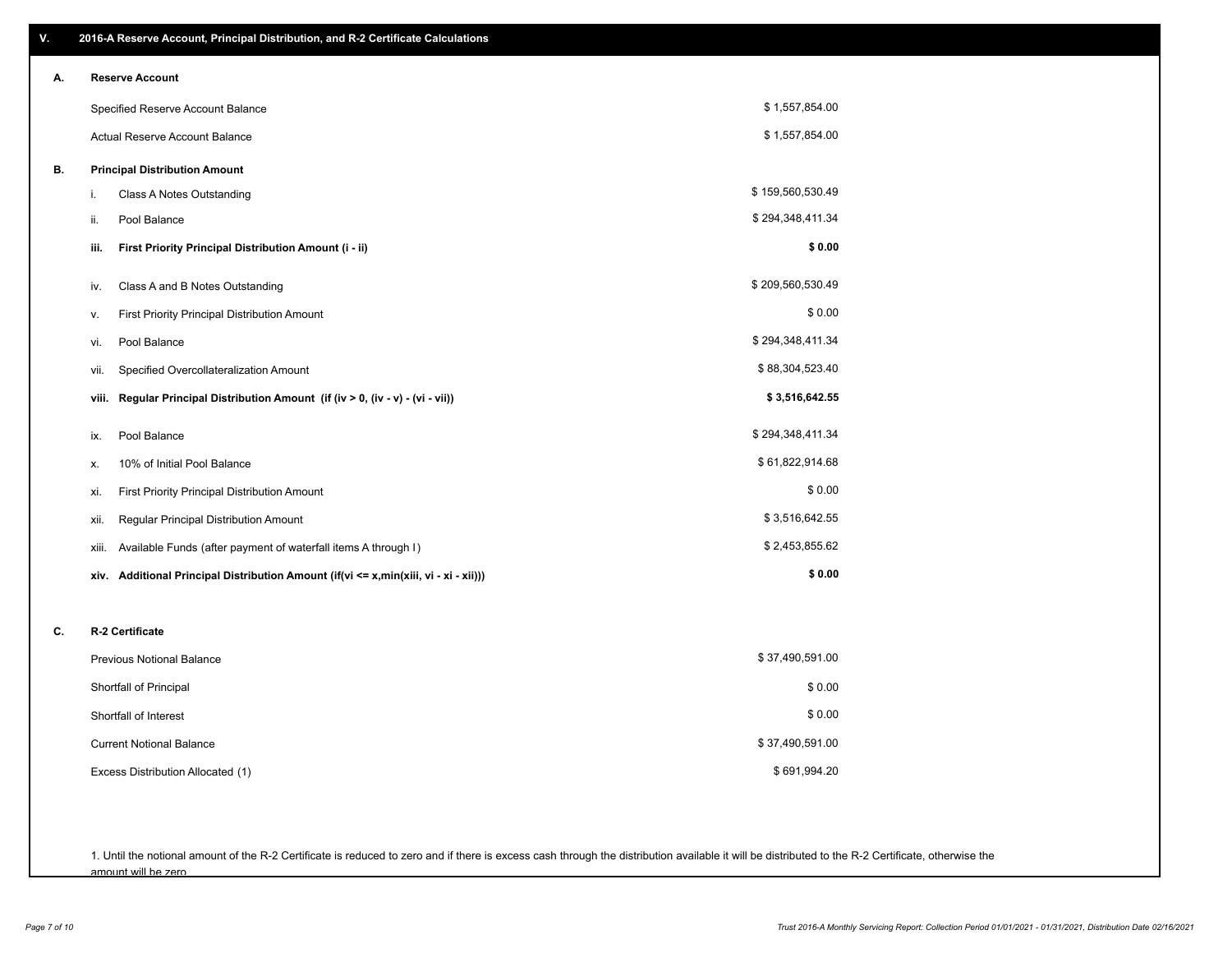|                                                         | Paid           | <b>Funds Balance</b> |
|---------------------------------------------------------|----------------|----------------------|
| <b>Total Available Funds</b>                            |                | \$6,598,770.23       |
| <b>Trustee Fees</b><br>A                                | \$0.00         | \$6,598,770.23       |
| <b>Servicing Fees</b><br>В                              | \$193,044.44   | \$6,405,725.79       |
| C<br>i. Administration Fees                             | \$8,333.00     | \$6,397,392.79       |
| ii. Unreimbursed Administrator Advances plus any Unpaid | \$0.00         | \$6,397,392.79       |
| Class A Noteholders Interest Distribution Amount<br>D   | \$310,161.29   | \$6,087,231.50       |
| Е<br>First Priority Principal Payment                   | \$0.00         | \$6,087,231.50       |
| Class B Noteholders Interest Distribution Amount<br>F.  | \$116,733.33   | \$5,970,498.17       |
| <b>Reinstatement Reserve Account</b><br>G               | \$0.00         | \$5,970,498.17       |
| H<br>Regular Principal Distribution                     | \$3,516,642.55 | \$2,453,855.62       |
| <b>Carryover Servicing Fees</b>                         | \$0.00         | \$2,453,855.62       |
| Additional Principal Distribution Amount<br>J           | \$0.00         | \$2,453,855.62       |
| Unpaid Expenses of Trustee<br>Κ                         | \$0.00         | \$2,453,855.62       |
| Unpaid Expenses of Administrator<br>L                   | \$0.00         | \$2,453,855.62       |
| i. Remaining Funds to the R-1 Certificateholder(s)<br>м | \$1,761,861.42 | \$691,994.20         |
| ii. Remaining Funds to the R-2 Certificateholder(s)     | \$691,994.20   | \$0.00               |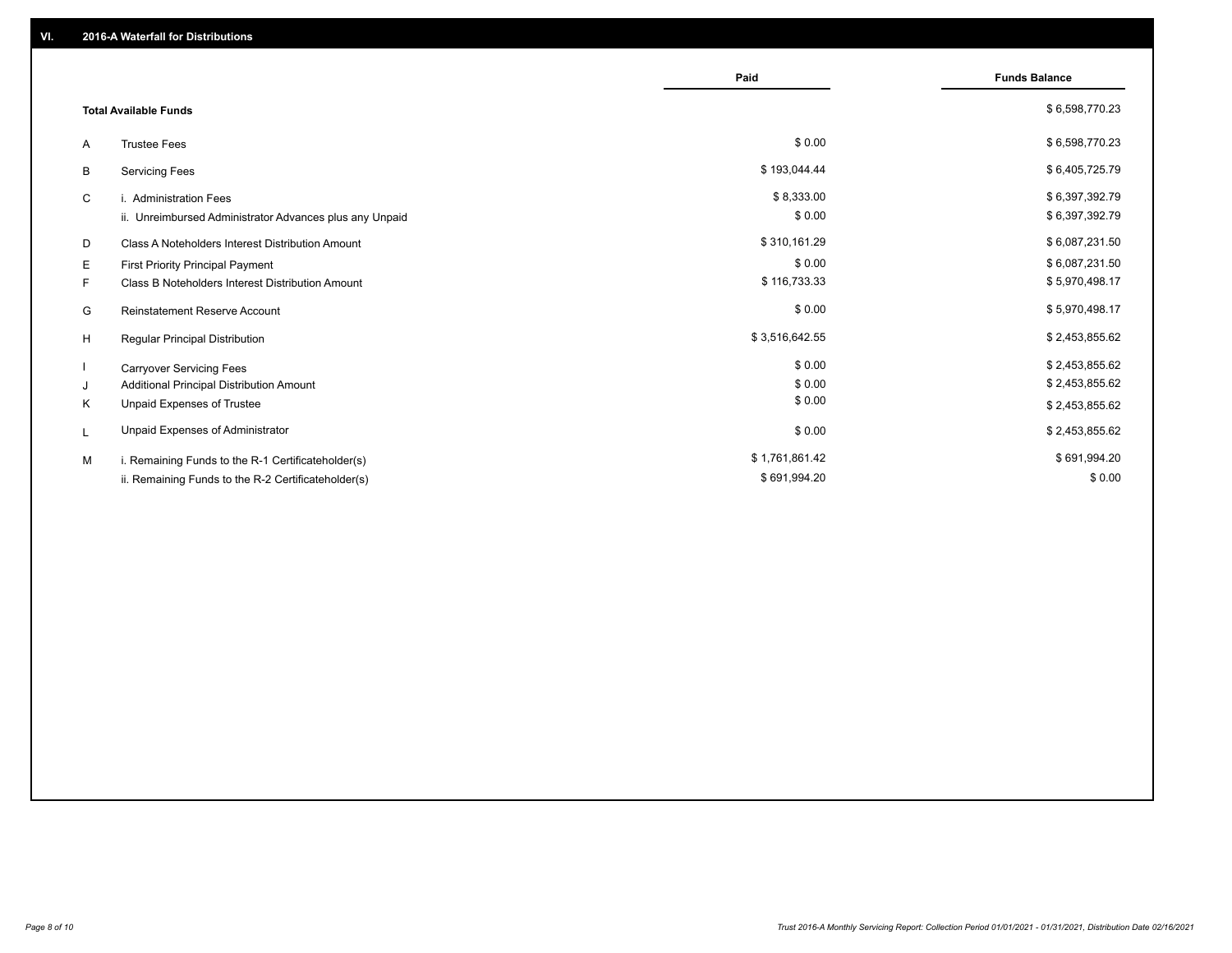| <b>Distribution Amounts</b>                                |                         |                         |                         |
|------------------------------------------------------------|-------------------------|-------------------------|-------------------------|
|                                                            | A <sub>2</sub> A        | A2B                     | в                       |
| Cusip/Isin                                                 | 78449FAB7               | 78449FAC5               | 78449FAD3               |
| <b>Beginning Balance</b>                                   | \$98,818,737.63         | \$60,741,792.86         | \$50,000,000.00         |
| Index                                                      | <b>FIXED</b>            | <b>LIBOR</b>            | <b>LIBOR</b>            |
| Spread/Fixed Rate                                          | 2.70%                   | 1.50%                   | 2.50%                   |
| Record Date (Days Prior to Distribution)                   | 1 NEW YORK BUSINESS DAY | 1 NEW YORK BUSINESS DAY | 1 NEW YORK BUSINESS DAY |
| <b>Accrual Period Begin</b>                                | 1/15/2021               | 1/15/2021               | 1/15/2021               |
| <b>Accrual Period End</b>                                  | 2/15/2021               | 2/16/2021               | 2/16/2021               |
| Daycount Fraction                                          | 0.08333333              | 0.0888889               | 0.08888889              |
| Interest Rate*                                             | 2.70000%                | 1.62650%                | 2.62650%                |
| <b>Accrued Interest Factor</b>                             | 0.002250000             | 0.001445778             | 0.002334667             |
| <b>Current Interest Due</b>                                | \$222,342.16            | \$87,819.13             | \$116,733.33            |
| Interest Shortfall from Prior Period Plus Accrued Interest | $\mathsf{\$}$ -         | $$ -$                   | $\mathsf{\$}$ -         |
| <b>Total Interest Due</b>                                  | \$222,342.16            | \$87,819.13             | \$116,733.33            |
| <b>Interest Paid</b>                                       | \$222,342.16            | \$87,819.13             | \$116,733.33            |
| <b>Interest Shortfall</b>                                  | $\frac{1}{2}$           | $\frac{1}{2}$           | $$ -$                   |
| <b>Principal Paid</b>                                      | \$2,177,920.67          | \$1,338,721.88          | $$ -$                   |
| <b>Ending Principal Balance</b>                            | \$96,640,816.96         | \$59,403,070.98         | \$50,000,000.00         |
| Paydown Factor                                             | 0.009990462             | 0.009990462             | 0.000000000             |
| <b>Ending Balance Factor</b>                               | 0.443306500             | 0.443306500             | 1.000000000             |

\* Pay rates for Current Distribution. For the interest rates applicable to the next distribution date, please see https://www.salliemae.com/about/investors/data/SMBabrate.txt.

**VII. 2016-A Distributions**